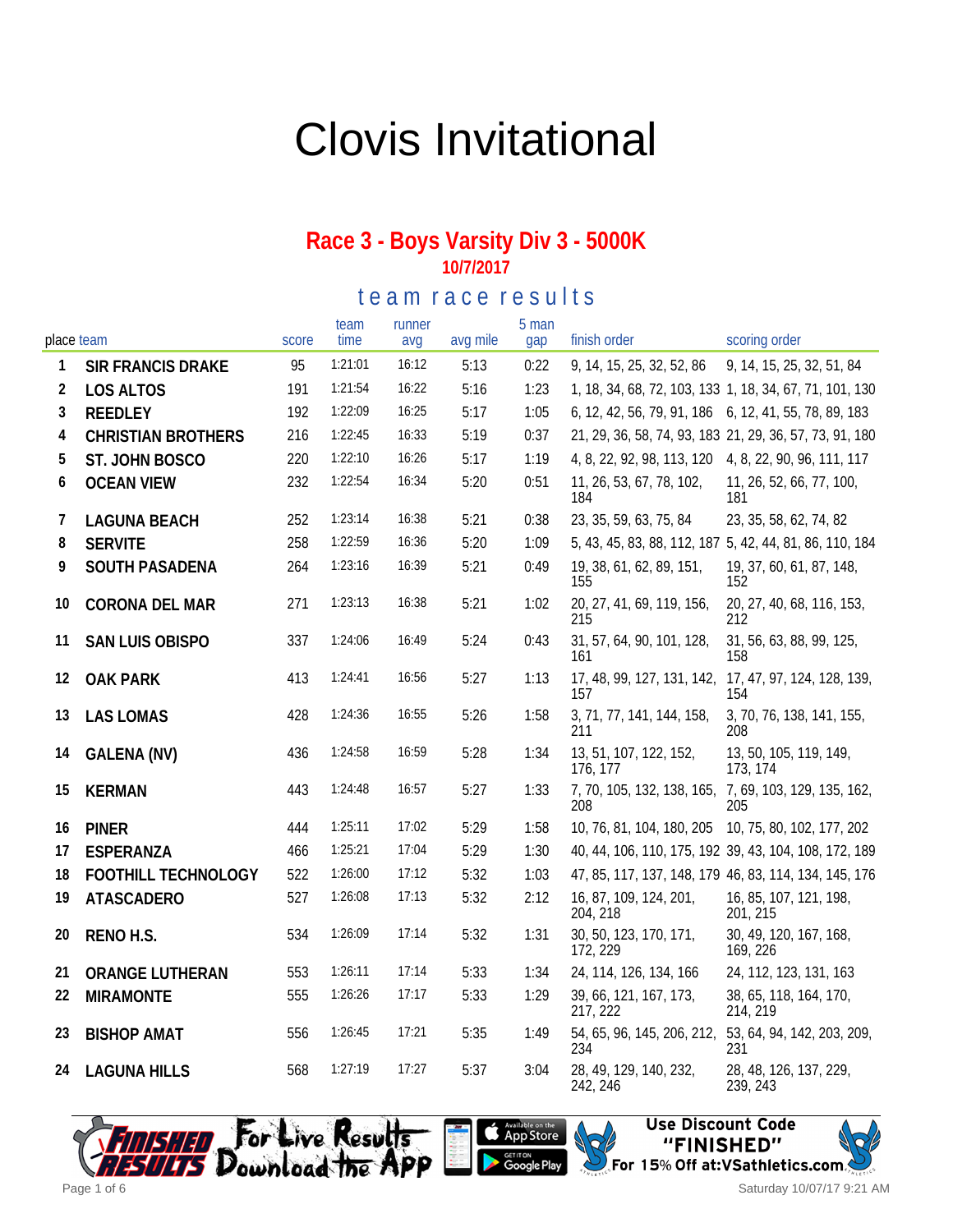## te a m r a c e r e sults

| place team |                               | score | team<br>time | runner<br>avg | avg mile | 5 man<br>gap | finish order                         | scoring order                                         |
|------------|-------------------------------|-------|--------------|---------------|----------|--------------|--------------------------------------|-------------------------------------------------------|
| 25         | DAMONTE RANCH (NV)            | 586   | 1:26:49      | 17:22         | 5:35     | 1:41         |                                      | 46, 97, 111, 150, 193, 227 45, 95, 109, 147, 190, 224 |
| 26         | <b>VALLEY CHRISTIAN - SAN</b> | 631   | 1:26:53      | 17:22         | 5:35     | 2:47         | 2, 118, 136, 188, 199,<br>216, 225   | 2, 115, 133, 185, 196,<br>213, 222                    |
| 27         | CABRILLO                      | 657   | 1:27:27      | 17:29         | 5:37     | 0:46         | 100, 108, 146, 147, 169,<br>178, 207 | 98, 106, 143, 144, 166,<br>175, 204                   |
| 28         | <b>MERCED</b>                 | 692   | 1:28:13      | 17:38         | 5:40     | 2:04         | 55, 116, 153, 162, 219,<br>235       | 54, 113, 150, 159, 216,<br>232                        |
| 29         | NOTRE DAME SHERMAN<br>0AK.    | 725   | 1:28:39      | 17:44         | 5:42     | 1:30         | 94, 95, 143, 196, 210,<br>214, 228   | 92, 93, 140, 193, 207,<br>211, 225                    |
| 30         | DOUGLAS (NV)                  | 749   | 1:28:47      | 17:45         | 5:43     | 1:48         | 33, 174, 181, 182, 191,<br>200, 226  | 33, 171, 178, 179, 188,<br>197, 223                   |
| 31         | <b>ALBANY</b>                 | 796   | 1:29:38      | 17:55         | 5:46     | 1:55         | 80, 149, 159, 198, 223,<br>239, 240  | 79, 146, 156, 195, 220,<br>236, 237                   |
| 32         | <b>WASCO</b>                  | 817   | 1:29:31      | 17:54         | 5:45     | 1:05         | 125, 139, 168, 197, 203,<br>230      | 122, 136, 165, 194, 200,<br>227                       |
| 33         | <b>SHAFTER</b>                | 824   | 1:29:31      | 17:54         | 5:45     | 0:54         | 130, 160, 164, 190, 195,<br>220, 237 | 127, 157, 161, 187, 192,<br>217, 234                  |
| 34         | <b>SOUTH TAHOE</b>            | 871   | 1:32:03      | 18:24         | 5:55     | 2:52         | 73, 135, 209, 231, 236,<br>238, 244  | 72, 132, 206, 228, 233,<br>235, 241                   |
| 35         | <b>CONTRERAS</b>              | 887   | 1:30:26      | 18:05         | 5:49     | 0:43         | 154, 163, 189, 194, 202,<br>213, 233 | 151, 160, 186, 191, 199,<br>210, 230                  |
| 36         | <b>LINDSAY</b>                | 918   | 1:32:58      | 18:35         | 5:59     | 3:30         | 60, 185, 221, 224, 241,<br>243, 245  | 59, 182, 218, 221, 238,<br>240, 242                   |
|            | DNP MCQUEEN                   |       | 50:41        | 16:53         | 5:26     |              | 37, 82, 115                          | 3 Runners                                             |

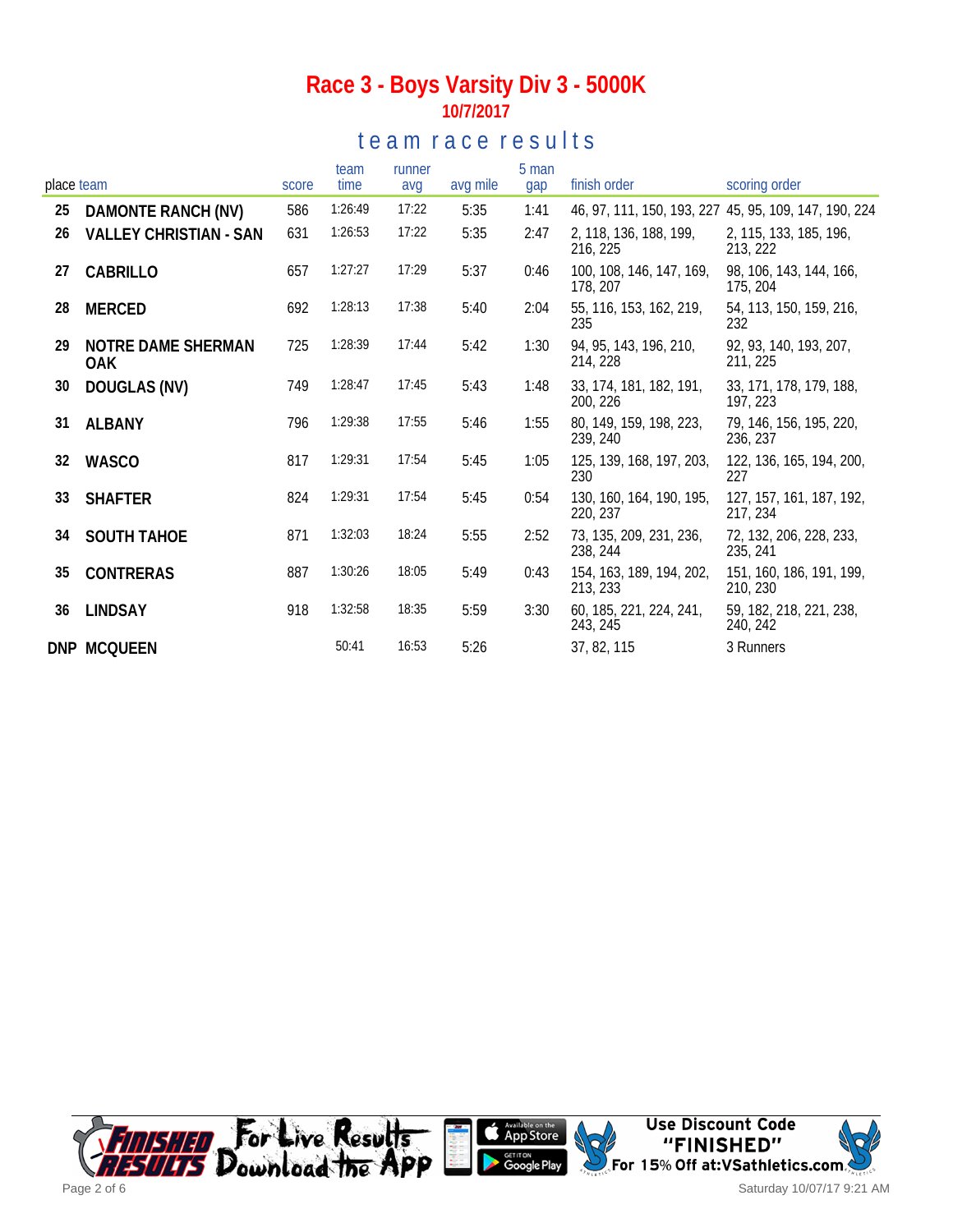# Clovis Invitational

### **Race 3 - Boys Varsity Div 3 - 5000K 10/7/2017**

| place          | name                    |    | grade school              | time      | points         | place | name                    |    | grade school              | time    | points |
|----------------|-------------------------|----|---------------------------|-----------|----------------|-------|-------------------------|----|---------------------------|---------|--------|
| 1              | <b>OWEN MACKENZIE</b>   | 11 | Los Altos                 | 15:31.4 1 |                | 36    | PATRICK WISEMAN         | 12 | <b>Christian Brothers</b> | 16:27.6 | - 36   |
| $\overline{2}$ | <b>JOE RENATI</b>       | 12 | Valley Christian - S      | 15:35.4   | $\overline{2}$ | 37    | <b>MASON KEACH</b>      | 11 | McQueen                   | 16:28.2 |        |
| 3              | PRESTON NORRIS          | 11 | Las Lomas                 | 15:37.8   | $\mathbf{3}$   | 38    | <b>SAM CLARK</b>        | 10 | South Pasadena            | 16:28.3 | 37     |
| 4              | COLBY CORCORAN          | 12 | St. John Bosco            | 15:47.0   | 4              | 39    | <b>JAMES BULL</b>       | 12 | Miramonte                 | 16:28.4 | 38     |
| 5              | <b>VINCE SARINO</b>     | 12 | Servite                   | 15:51.8   | 5              | 40    | <b>JOHN WELCH</b>       | 11 | Esperanza                 | 16:28.5 | 39     |
| 6              | <b>CRISTIAN GOMEZ</b>   | 12 | Reedley                   | 15:52.9   | 6              | 41    | <b>JOEY CIANFRANI</b>   | 11 | Corona Del Mar            | 16:29.5 | 40     |
| $\overline{1}$ | JOSE MOSQUEDA           | 12 | Kerman                    | 15:54.7   | 7              | 42    | <b>MAURO SANCHEZ</b>    | 12 | Reedley                   | 16:29.5 | 41     |
| 8              | DIEGO DE LA TORRE       | 12 | St. John Bosco            | 15:55.6   | 8              | 43    | SAM SEQUEIRA            | 12 | Servite                   | 16:31.6 | 42     |
| 9              | NICCO POMPILI           | 11 | Sir Francis Drake         | 16:02.6   | 9              | 44    | ZANE COX                | 11 | Esperanza                 | 16:32.6 | 43     |
| 10             | <b>JONNY VARGAS</b>     | 12 | Piner                     | 16:04.2   | 10             | 45    | <b>MAURO ROSALES</b>    | 12 | Servite                   | 16:35.0 | 44     |
| 11             | <b>EDWIN MONTES</b>     | 11 | Ocean View                | 16:06.3   | 11             | 46    | <b>ARIC TURNER</b>      | 12 | Damonte Ranch (NV)        | 16:35.4 | 45     |
| 12             | <b>ALEX GARCIA</b>      | 12 | Reedley                   | 16:06.3   | 12             | 47    | <b>CHRIS KUCHTA</b>     | 12 | Foothill Technology       | 16:35.6 | 46     |
| 13             | <b>CARSON LEAVITT</b>   | 12 | Galena (NV)               | 16:07.1   | 13             | 48    | <b>ANTONIO ANDRAUS</b>  | 10 | Oak Park                  | 16:36.1 | 47     |
| 14             | <b>COOPER MCCARTHY</b>  | 11 | Sir Francis Drake         | 16:07.3   | 14             | 49    | <b>NOAH BUTTLAR</b>     | 12 | Laguna Hills              | 16:37.5 | 48     |
| 15             | <b>GABRIEL REUTER</b>   | 11 | Sir Francis Drake         | 16:08.3   | 15             | 50    | <b>HANOKH GAILSON</b>   | 10 | Reno H.S.                 | 16:40.2 | 49     |
| 16             | <b>XAVIER GONZALES</b>  | 11 | Atascadero                | 16:11.4   | 16             | 51    | KOBE LYNCH              | 11 | Galena (NV)               | 16:41.0 | 50     |
| 17             | <b>SEBASTIAN SAWYER</b> | 10 | Oak Park                  | 16:11.4   | 17             | 52    | AARON DAVIDSON          | 12 | Sir Francis Drake         | 16:41.0 | 51     |
| 18             | <b>ADAM SAGE</b>        | 10 | Los Altos                 | 16:11.5   | 18             | 53    | <b>MIGUEL FLORES</b>    | 10 | Ocean View                | 16:41.0 | 52     |
| 19             | <b>OLIVER CHANG</b>     | 12 | South Pasadena            | 16:12.1   | 19             | 54    | XAVIER MENDOZA          | 12 | <b>Bishop Amat</b>        | 16:41.7 | 53     |
| 20             | <b>IAN TURNER</b>       | 11 | Corona Del Mar            | 16:15.1   | 20             | 55    | <b>COLE MCKAIN</b>      | 10 | Merced                    | 16:41.9 | 54     |
| 21             | <b>NEVIN AFONG</b>      | 11 | <b>Christian Brothers</b> | 16:17.1   | 21             | 56    | MATTHEW JARRETT         | 10 | Reedley                   | 16:42.3 | 55     |
| 22             | ALBERT SERRANO          | 12 | St. John Bosco            | 16:17.1   | 22             | 57    | MATTHEW SCURRIA         | 10 | San Luis Obispo           | 16:42.6 | 56     |
| 23             | <b>RYAN SMITHERS</b>    | 11 | Laguna Beach              | 16:17.3   | 23             | 58    | <b>SAM COPLEY</b>       | 11 | <b>Christian Brothers</b> | 16:43.1 | 57     |
| 24             | <b>LUCAS MOWERY</b>     | 12 | Orange Lutheran           | 16:18.0   | 24             | 59    | <b>JADEN ORR</b>        | 12 | Laguna Beach              | 16:45.4 | 58     |
| 25             | OWEN WOLFORD            | 10 | Sir Francis Drake         | 16:18.6   | 25             | 60    | <b>VICTOR CISNEROS</b>  | 11 | Lindsay                   | 16:46.2 | 59     |
| 26             | <b>DAVID BRITO</b>      | 12 | Ocean View                | 16:19.0   | 26             | 61    | ALEKZANDER GRIJALVA     | 12 | South Pasadena            | 16:46.2 | 60     |
| 27             | <b>DUNCAN TAYLOR</b>    | 11 | Corona Del Mar            | 16:20.9   | 27             | 62    | KAI DETTMAN             | 10 | South Pasadena            | 16:48.0 | 61     |
| 28             | <b>FILIP WEBER</b>      | 12 | Laguna Hills              | 16:21.6   | 28             | 63    | <b>SEBASTIAN FISHER</b> | 11 | Laguna Beach              | 16:48.8 | 62     |
| 29             | JOHN-ISAIAH JIMENEZ     | 11 | <b>Christian Brothers</b> | 16:22.4   | 29             | 64    | <b>JACOB ANDREATTA</b>  | 12 | San Luis Obispo           | 16:49.0 | 63     |
| 30             | <b>NICK MCMILLEN</b>    | 12 | Reno H.S.                 | 16:22.4   | 30             | 65    | ANGEL ARELLANO          | 12 | <b>Bishop Amat</b>        | 16:49.7 | 64     |
| 31             | ALEX GOODMAN            | 10 | San Luis Obispo           | 16:23.9   | 31             | 66    | <b>JACK MADER</b>       | 12 | Miramonte                 | 16:50.1 | 65     |
| 32             | AMIR BARKAN             | 10 | Sir Francis Drake         | 16:24.6   | 32             | 67    | HUMBERTO MOLINA         | 12 | Ocean View                | 16:50.1 | 66     |
| 33             | <b>SEAN DUNKELMAN</b>   | 12 | Douglas (NV)              | 16:25.9   | 33             | 68    | RIAN LAWLOR             | 11 | Los Altos                 | 16:50.7 | 67     |
| 34             | <b>KEVIN ANDREWS</b>    | 9  | Los Altos                 | 16:26.3   | 34             | 69    | <b>JOSH MEANS</b>       | 11 | Corona Del Mar            | 16:50.7 | 68     |
| 35             | <b>ZACH FALKOWSKI</b>   | 11 | Laguna Beach              | 16:27.1   | 35             | 70    | <b>ANTHONY CASTRO</b>   | 10 | Kerman                    | 16:51.1 | 69     |





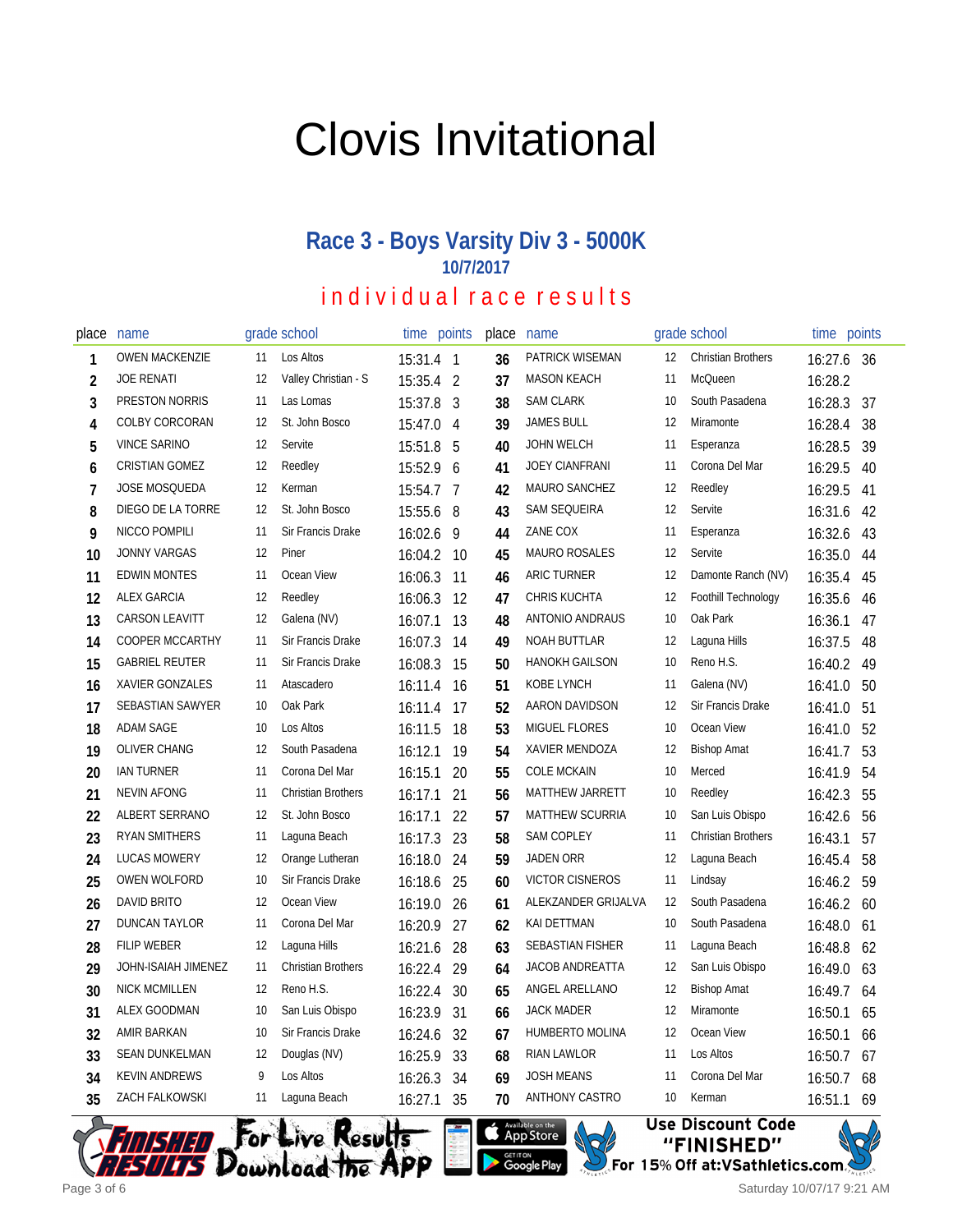| place | name                    |     | grade school              | time points |      | place | name                          |    | grade school         | time points |      |
|-------|-------------------------|-----|---------------------------|-------------|------|-------|-------------------------------|----|----------------------|-------------|------|
| 71    | PARKER WILKERSON        | 11  | Las Lomas                 | 16:53.6     | - 70 | 113   | <b>GABE CORDOVA</b>           | 10 | St. John Bosco       | 17:13.6     | 111  |
| 72    | LUKE SAGE               | 10  | Los Altos                 | 16:54.4 71  |      | 114   | <b>AIDEN GLICKER</b>          | 11 | Orange Lutheran      | 17:13.9     | 112  |
| 73    | DAVID HOLMES            | 12  | South Tahoe               | 16:54.8     | 72   | 115   | SHANE HELTON                  | 12 | McQueen              | 17:13.9     |      |
| 74    | ALBERTO MUJICA          | -11 | <b>Christian Brothers</b> | 16:54.9     | 73   | 116   | <b>WILLIAM PEREZ-RIOS</b>     | 11 | Merced               | 17:16.0     | 113  |
| 75    | <b>MATEO BIANCHI</b>    | 9   | Laguna Beach              | 16:55.4     | -74  | 117   | RYAN BOVA                     | 12 | Foothill Technology  | 17:16.5     | 114  |
| 76    | EMMANUEL DELGADO        | 11  | Piner                     | 16:56.5     | 75   | 118   | <b>WILL LUDERS</b>            | 9  | Valley Christian - S | 17:16.7     | 115  |
| 77    | REESE LIEBERMAN         | 12  | Las Lomas                 | 16:57.0     | - 76 | 119   | NICO PENCE                    | 10 | Corona Del Mar       | 17:17.6     | 116  |
| 78    | <b>JASON ST. PIERRE</b> | 11  | Ocean View                | 16:57.7     | 77   | 120   | ZEKE DELGADO                  | 11 | St. John Bosco       | 17:17.6     | 117  |
| 79    | ADRAIN RODRIGUEZ        | 12  | Reedley                   | 16:58.0     | 78   | 121   | JJ YOUNG                      | 12 | Miramonte            | 17:17.7     | 118  |
| 80    | CALDER ABBOTT           | 11  | Albany                    | 16:58.7     | 79   | 122   | <b>JUSTUS FAST</b>            | 12 | Galena (NV)          | 17:19.9     | 119  |
| 81    | NATHAN HAYES            | 11  | Piner                     | 16:59.0     | 80   | 123   | JACOB WAISANEN                | 10 | Reno H.S.            | 17:20.1     | 120  |
| 82    | LOGAN GRANGE            | 10  | <b>McQueen</b>            | 16:59.1     |      | 124   | LOGAN JONES                   | 10 | Atascadero           | 17:21.0     | 121  |
| 83    | LIAM WARD               | 11  | Servite                   | 16:59.7     | -81  | 125   | DAVID MARTIN                  | 12 | Wasco                | 17:21.3     | 122  |
| 84    | <b>DYLAN MILLER</b>     | 12  | Laguna Beach              | 17:00.2     | 82   | 126   | <b>CHRISTIAN PARK</b>         | 11 | Orange Lutheran      | 17:21.7     | 123  |
| 85    | <b>TREY CASSWELL</b>    | 12  | Foothill Technology       | 17:00.6     | 83   | 127   | <b>ZACH LEITH</b>             | 11 | Oak Park             | 17:22.2     | 124  |
| 86    | <b>HENRY PERSILY</b>    | 12  | Sir Francis Drake         | 17:00.6     | 84   | 128   | AIDEN STAMFORD                | 9  | San Luis Obispo      | 17:22.5     | 125  |
| 87    | <b>MAX BONTENBAL</b>    | 11  | Atascadero                | 17:01.2     | 85   | 129   | <b>SPENCER MOORE</b>          | 11 | Laguna Hills         | 17:23.4     | 126  |
| 88    | <b>MICAH NAVARRO</b>    | 11  | Servite                   | 17:01.5     | 86   | 130   | SAUL CARDENAS                 | 12 | Shafter              | 17:24.3     | 127  |
| 89    | NICOLO PORCU            | 10  | South Pasadena            | 17:01.6     | 87   | 131   | <b>ASHTON WHITE</b>           | 10 | Oak Park             | 17:24.4     | 128  |
| 90    | <b>JUSTIN HATCHER</b>   | 10  | San Luis Obispo           | 17:03.5     | 88   | 132   | <b>JEAN LORILLEUX</b>         | 12 | Kerman               | 17:24.9     | 129  |
| 91    | DIEGO DUARTE            | 11  | Reedley                   | 17:03.8     | 89   | 133   | <b>GEOFFREY GLASS</b>         | 12 | Los Altos            | 17:25.2     | 130  |
| 92    | DIEGO GONZALEZ          | 12  | St. John Bosco            | 17:04.1     | 90   | 134   | <b>GARRETT BOEZINGER</b>      | 10 | Orange Lutheran      | 17:25.5     | 131  |
| 93    | ENRIQUE VERSCHOOR       | 11  | <b>Christian Brothers</b> | 17:04.3     | 91   | 135   | CHRISTOPHER HOEFER            | 11 | South Tahoe          | 17:27.2     | 132  |
| 94    | <b>RYAN ARMSTRONG</b>   | 12  | Notre Dame Sherman O      | 17:05.3     | 92   | 136   | <b>NOAH SHINN</b>             | 9  | Valley Christian - S | 17:27.3     | 133  |
| 95    | <b>JUSTIN SMITH</b>     | 11  | Notre Dame Sherman O      | 17:05.4     | 93   | 137   | <b>JAKOB VILLASENOR</b>       | 12 | Foothill Technology  | 17:28.1     | 134  |
| 96    | JAMES LEON              | 10  | <b>Bishop Amat</b>        | 17:05.4     | 94   | 138   | MANUEL TORREZ                 | 11 | Kerman               | 17:28.3     | 135  |
| 97    | NICK RODIE              | 10  | Damonte Ranch (NV)        | 17:05.9     | 95   | 139   | <b>JUAN RAMIREZ</b>           | 11 | Wasco                | 17:30.3     | 136  |
| 98    | RAYMOND SOLORZA         | 12  | St. John Bosco            | 17:06.2     | 96   | 140   | <b>CHRISTIAN COTTRIEL</b>     | 12 | Laguna Hills         | 17:30.5     | 137  |
| 99    | PRESTON GREEN           | 10  | Oak Park                  | 17:06.9     | 97   | 141   | <b>JACOB RENAGHAN</b>         | 11 | Las Lomas            | 17:32.0     | 138  |
| 100   | <b>JACOB BROWN</b>      | 10  | Cabrillo                  | 17:07.1     | 98   | 142   | <b>COLE HARRIS</b>            | 12 | Oak Park             | 17:32.7     | 139  |
| 101   | ALEX SOUTHERN           | 10  | San Luis Obispo           | 17:07.5     | 99   | 143   | <b>LUCAS RONDAN</b>           | 12 | Notre Dame Sherman O | 17:34.2     | 140  |
| 102   | PARKER WALPOLE          | 9   | Ocean View                | 17:08.1 100 |      | 144   | CASEY RENAGHAN                | 11 | Las Lomas            | 17:36.5 141 |      |
| 103   | <b>DANIEL GHASEMFAR</b> | 10  | Los Altos                 | 17:08.5     | 101  | 145   | <b>JOSE REYES</b>             | 10 | <b>Bishop Amat</b>   | 17:37.3     | 142  |
| 104   | <b>KEVIN GARCIA</b>     | 12  | Piner                     | 17:08.6     | 102  | 146   | EDDIE TREJO                   | 10 | Cabrillo             | 17:38.0     | 143  |
| 105   | SERGIO VELASQUEZ        | 11  | Kerman                    | 17:09.0     | 103  | 147   | NATE SCHATZ                   | 11 | Cabrillo             | 17:39.0     | 144  |
| 106   | REED PIETTE             | 11  | Esperanza                 | 17:09.4     | 104  | 148   | JASON MESSNER                 | 11 | Foothill Technology  | 17:39.2 145 |      |
| 107   | <b>MATTHEW GORDON</b>   | 9   | Galena (NV)               | 17:09.5     | 105  | 149   | SAGE SHERMAN-                 | 11 | Albany               | 17:39.7 146 |      |
| 108   | OZZIE ESPINOZA          | 10  | Cabrillo                  | 17:10.4     | 106  | 150   | <b>HOWELL</b><br>XAVIER ANGUS | 10 | Damonte Ranch (NV)   | 17:39.7     | -147 |
| 109   | KAMERON SCHMIDT         | 9   | Atascadero                | 17:11.2 107 |      | 151   | <b>BEN CLARK</b>              | 12 | South Pasadena       | 17:41.2     | 148  |
| 110   | JOSH MOORE              | 9   | Esperanza                 | 17:12.2 108 |      | 152   | JARED RUTHERFORD              | 12 | Galena (NV)          | 17:41.3     | 149  |
| 111   | CONNOR VAN COTT         | 10  | Damonte Ranch (NV)        | 17:12.2 109 |      | 153   | JOHN HAGERMAN                 | 12 | Merced               |             |      |
| 112   | <b>BRIAN ELSING</b>     | 10  | Servite                   | 17:13.0 110 |      |       |                               |    |                      | 17:42.0 150 |      |





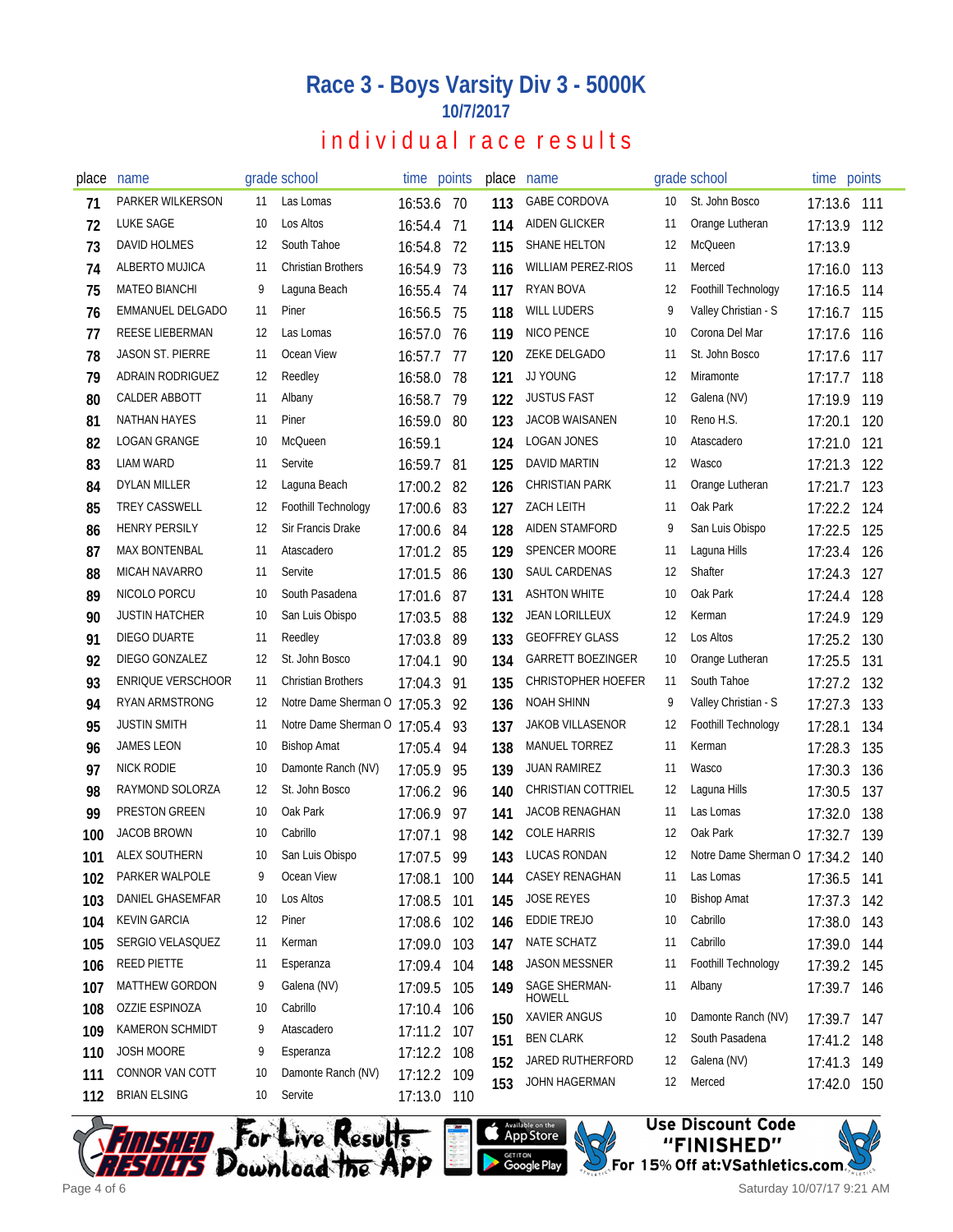| place | name                    |    | grade school              |         | time points | place | name                     |    | grade school         | time        | points |
|-------|-------------------------|----|---------------------------|---------|-------------|-------|--------------------------|----|----------------------|-------------|--------|
| 154   | DANIEL ARAGON           | 12 | Contreras                 | 17:42.6 | 151         | 196   | CALEB COHEN              | 9  | Notre Dame Sherman O | 18:19.3     | 193    |
| 155   | ALEXANDER GALLARDO      | 11 | South Pasadena            | 17:43.9 | 152         | 197   | <b>KEVIN ACOSTA</b>      | 11 | Wasco                | 18:19.8     | 194    |
| 156   | <b>GRANT GLESSING</b>   | 11 | Corona Del Mar            | 17:44.5 | 153         | 198   | <b>HENRY BURDITT</b>     | 10 | Albany               | 18:20.1     | 195    |
| 157   | <b>CADE CREASON</b>     | 11 | Oak Park                  | 17:44.6 | 154         | 199   | <b>BEN KAESTNER</b>      | 9  | Valley Christian - S | 18:22.7     | 196    |
| 158   | <b>JACK DALEY</b>       | 10 | Las Lomas                 | 17:44.7 | 155         | 200   | CALVIN DOERR             | 10 | Douglas (NV)         | 18:23.0     | 197    |
| 159   | <b>GUS BROWN</b>        | 12 | Albany                    | 17:46.2 | 156         | 201   | <b>AUSTIN ERB</b>        | 12 | Atascadero           | 18:23.7     | 198    |
| 160   | ROSARIO LOPEZ           | 11 | Shafter                   | 17:46.9 | 157         | 202   | <b>ISMAEL PASCUAL</b>    | 11 | Contreras            | 18:25.9     | 199    |
| 161   | <b>COLE BUMEN</b>       | 12 | San Luis Obispo           | 17:47.3 | 158         | 203   | JONATHON MARTIN          | 10 | Wasco                | 18:27.0     | 200    |
| 162   | <b>DAVID GRANADOS</b>   | 11 | Merced                    | 17:47.6 | 159         | 204   | <b>KYLE PERICIC</b>      | 10 | Atascadero           | 18:28.1     | 201    |
| 163   | <b>JOSE GUZMAN</b>      | 12 | Contreras                 | 17:47.9 | 160         | 205   | ADDISON GASPAR           | 11 | Piner                | 18:29.7     | 202    |
| 164   | DANIEL TORRES           | 11 | Shafter                   | 17:48.0 | 161         | 206   | <b>ETHAN REYES</b>       | 9  | <b>Bishop Amat</b>   | 18:30.9     | 203    |
| 165   | <b>JESUS ROBLES</b>     | 12 | Kerman                    | 17:50.9 | 162         | 207   | DANIEL WOOD              | 12 | Cabrillo             | 18:32.8     | 204    |
| 166   | AIDEN KOCH              | 11 | Orange Lutheran           | 17:52.6 | 163         | 208   | LEONELL CERILLO          | 12 | Kerman               | 18:34.1     | 205    |
| 167   | <b>FREDDIE BELL</b>     | 10 | Miramonte                 | 17:52.7 | 164         | 209   | <b>LEYTON SWEENEY</b>    | 9  | South Tahoe          | 18:34.5     | 206    |
| 168   | LORENZO MALDONADO       | 12 | Wasco                     | 17:52.7 | 165         | 210   | THOMAS SIMMONS           | 12 | Notre Dame Sherman O | 18:35.5     | 207    |
| 169   | <b>CHRIS ROBINSON</b>   | 12 | Cabrillo                  | 17:53.1 | 166         | 211   | <b>CREIGHTON HARE</b>    | 12 | Las Lomas            | 18:37.8     | 208    |
| 170   | <b>ISAAC WILLIAMS</b>   | 11 | Reno H.S.                 | 17:53.2 | 167         | 212   | RIC GONZALEZ             | 9  | <b>Bishop Amat</b>   | 18:37.8     | 209    |
| 171   | <b>BEN MILLER</b>       | 10 | Reno H.S.                 | 17:53.8 | 168         | 213   | <b>MATTHEW PENA</b>      | 11 | Contreras            | 18:38.4     | 210    |
| 172   | DOMINIC MOTTER          | 9  | Reno H.S.                 | 17:54.7 | 169         | 214   | MATTHEW HAMADA           | 11 | Notre Dame Sherman O | 18:39.2     | 211    |
| 173   | <b>BRENDAN MCFEELY</b>  | 11 | Miramonte                 | 17:57.6 | 170         | 215   | <b>GEORGE LANGFORD</b>   | 12 | Corona Del Mar       | 18:41.1     | 212    |
| 174   | <b>BRANDON KOYAMA</b>   | 11 | Douglas (NV)              | 17:58.7 | 171         | 216   | JACK ADAMSON             | 11 | Valley Christian - S | 18:43.0     | 213    |
| 175   | MIKE LIMA               | 12 | Esperanza                 | 17:58.7 | 172         | 217   | <b>MATTHEW O'BRIEN</b>   | 10 | Miramonte            | 18:44.6     | 214    |
| 176   | <b>GRAYDON LYNCH</b>    | 11 | Galena (NV)               | 17:59.4 | 173         | 218   | <b>CALVIN HENNESSY</b>   | 9  | Atascadero           | 18:44.9     | 215    |
| 177   | <b>BRYCE WELTON</b>     | 10 | Galena (NV)               | 17:59.5 | 174         | 219   | DANIEL HIDALGO           | 11 | Merced               | 18:46.1     | 216    |
| 178   | <b>TRISTIN FICHTNER</b> | 12 | Cabrillo                  | 18:00.2 | 175         | 220   | <b>BRIAN MCPHETRIDGE</b> | 11 | Shafter              | 18:49.3     | 217    |
| 179   | <b>JAKE TURVILLE</b>    | 12 | Foothill Technology       | 18:00.3 | 176         | 221   | LIONEL AGUAYO            | 10 | Lindsay              | 18:53.1     | 218    |
| 180   | <b>BEN SOMMA</b>        | 12 | Piner                     | 18:02.8 | 177         | 222   | <b>JUSTIN ALVARADO</b>   | 11 | Miramonte            | 18:53.6     | 219    |
| 181   | CODY JACKSON            | 10 | Douglas (NV)              | 18:03.9 | 178         | 223   | <b>MACHES ETHAN</b>      | 12 | Albany               | 18:54.0     | 220    |
| 182   | SOMA BALIGAD            | 9  | Douglas (NV)              | 18:04.5 | 179         | 224   | <b>ISMAEL FERREIRA</b>   | 11 | Lindsay              | 18:55.1     | 221    |
| 183   | NICOLAS SANCHEZ         | 11 | <b>Christian Brothers</b> | 18:04.6 | 180         | 225   | PRESTON NGUYEN           | 12 | Valley Christian - S | 18:55.6     | 222    |
| 184   | ALEX HERNANDEZ          | 12 | Ocean View                | 18:06.8 | 181         | 226   | ETHAN LEE                | 11 | Douglas (NV)         | 18:56.6 223 |        |
| 185   | CRISTOBAL VASQUEZ       | 11 | Lindsay                   | 18:07.7 | 182         | 227   | <b>ALTON EDWARDS</b>     | 10 | Damonte Ranch (NV)   | 19:05.6     | -224   |
| 186   | ALONSO LEMUS            | 10 | Reedley                   | 18:10.7 | 183         | 228   | MICHAEL MACIAS           | 12 | Notre Dame Sherman O | 19:09.4     | 225    |
| 187   | JOE LAZO                | 11 | Servite                   | 18:11.1 | 184         | 229   | TREVOR FOOTE             | 11 | Reno H.S.            | 19:09.6     | 226    |
| 188   | NATE MOORE              | 11 | Valley Christian - S      | 18:11.6 | 185         | 230   | JORGE MARISCAL           | 12 | Wasco                | 19:11.3     | 227    |
| 189   | <b>GABRIEL HERRERA</b>  | 11 | Contreras                 | 18:12.7 | 186         | 231   | <b>CALVIN HOLMES</b>     | 11 | South Tahoe          | 19:20.1     | 228    |
| 190   | NATHAN CHACON           | 11 | Shafter                   | 18:14.0 | 187         | 232   | JAMES DYKE               | 12 | Laguna Hills         | 19:26.2 229 |        |
| 191   | ETHAN DANIELS           | 11 | Douglas (NV)              | 18:14.6 | 188         | 233   | NOE JIMENEZ              | 12 | Contreras            | 19:32.0     | 230    |
| 192   | <b>RYAN MANES</b>       | 11 | Esperanza                 | 18:15.3 | 189         | 234   | <b>GARY VALLE</b>        | 11 | <b>Bishop Amat</b>   | 19:35.1     | 231    |
| 193   | <b>JOSE ORTEGA</b>      | 12 | Damonte Ranch (NV)        | 18:16.5 | 190         | 235   | TANNER PHILLIPS          | 10 | Merced               | 19:44.7     | 232    |
| 194   | <b>HENRY GOMEZ</b>      | 12 | Contreras                 | 18:17.7 | 191         | 236   | LARS ROMSOS              | 10 | South Tahoe          | 19:47.3     | 233    |
| 195   | ROLANDO ROBLES          | 11 | Shafter                   |         | 18:18.7 192 | 237   | <b>BRADY GIL</b>         | 11 | Shafter              | 19:48.9 234 |        |